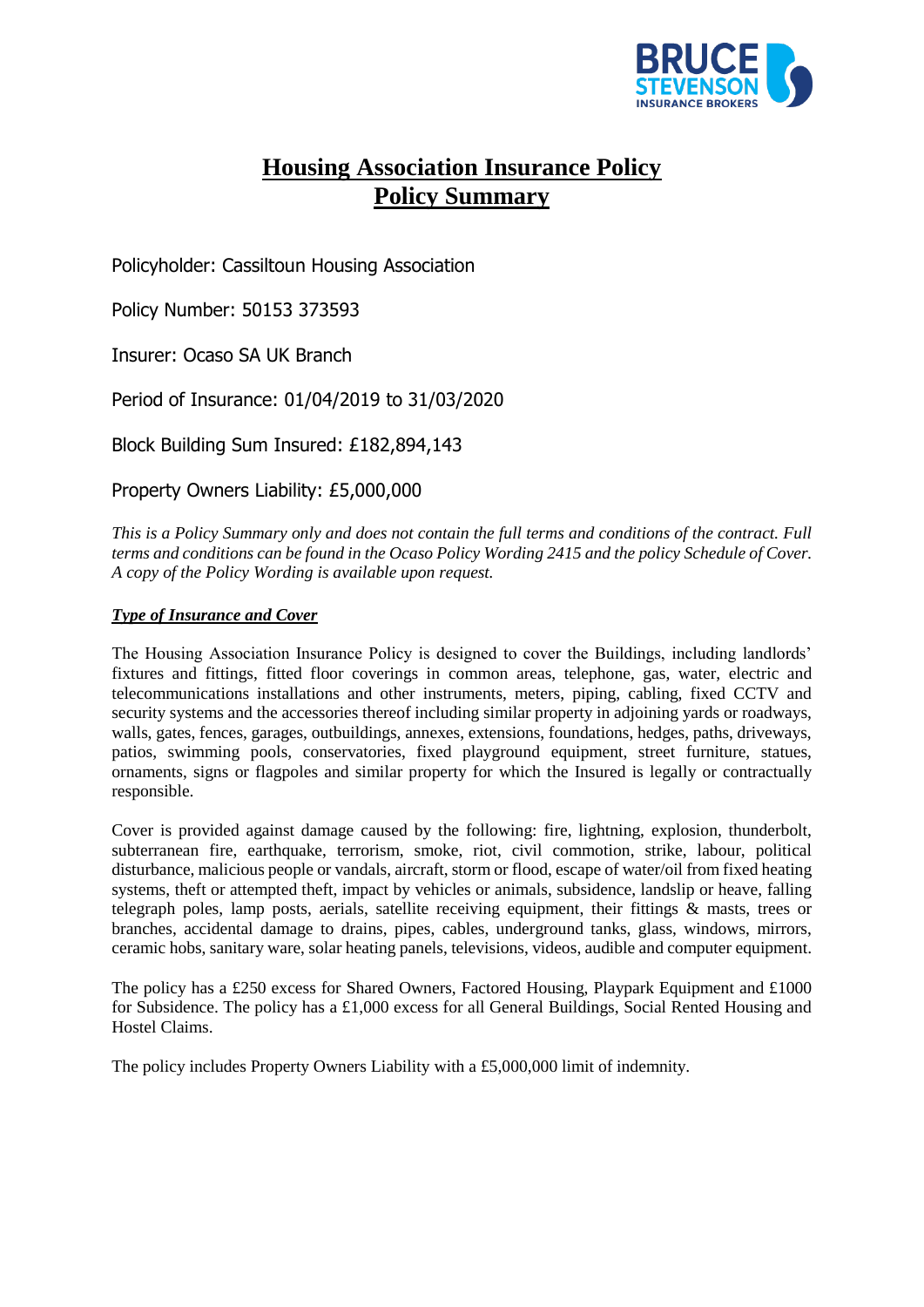

#### *Significant Features & Benefits*

Where there is damage to the Building, cover automatically includes:

- **Short-term accommodation costs, rent or maintenance charges** up to 33% of the sum insured of the affected building increasing to 40% in respect of sheltered schemes, extra care schemes, supported housing units, care homes, nursing homes and hostels
- **Metered water and oil** up to £25,000.
- **Trace & access** up to £25,000.
- **Damage to gardens caused by emergency services** up to £25,000.
- **Loss or damage to contents in the garden** up to £1,000. Unless caused by storm, flood or frost.
- **Locks & Keys** up to £5,000 increasing to £10,000 in respect of sheltered schemes, extra care schemes, supported housing units, care homes, nursing homes and hostels
- **Unauthorised use of metered electricity, gas or water** up to £1,000.
- **Legal fees following occupation by squatters** up to £10,000.
- **Lessees and Mortgages (Non-Invalidation Clause)**
- **Multiple Insureds Clause**
- **72 Hour Provision**

## *Lessees and Mortgages (Non-Invalidation Clause)*

The interest of any lessee and/or any mortgage is automatically included.

The interest of the lessee and mortgage will not be prejudiced by any act or neglect of the mortgagor, lessor or occupier of the building which increases the danger of loss or damage. This is subject to the proviso that the lessee or mortgagee notifies us as soon as they become aware and if required pay any additional premium.

## *Multiple Insureds Clause*

It is noted and agreed that if the insured as described in the schedule comprises of more than one insured party each operating as a separate and distinct entity the cover hereunder shall apply in the same manner and to the same extent as if individual policies had been issued to each such insured party provided that our total liability to all of the insured parties does not exceed the sums insured and limits of indemnity including any inner limits stated within this policy, it's endorsements and memorandums.

## *Unoccupied Properties*

Please refer to the features document below.

## *What if my circumstances change?*

It is essential that you provide us with ALL MATERIAL FACTS. A material fact is one that would be likely to influence the underwriter's assessment and / or acceptance of your proposal.

The Insurers shall be advised immediately if the full rebuilding cost of the unoccupied building exceeds £500,000.

The insured undertakes to provide particulars of those buildings valued in excess of £2,000,000 as soon as practicable and no longer than 90 days after completion of purchase retrospective to the date of commencement of the insureds liability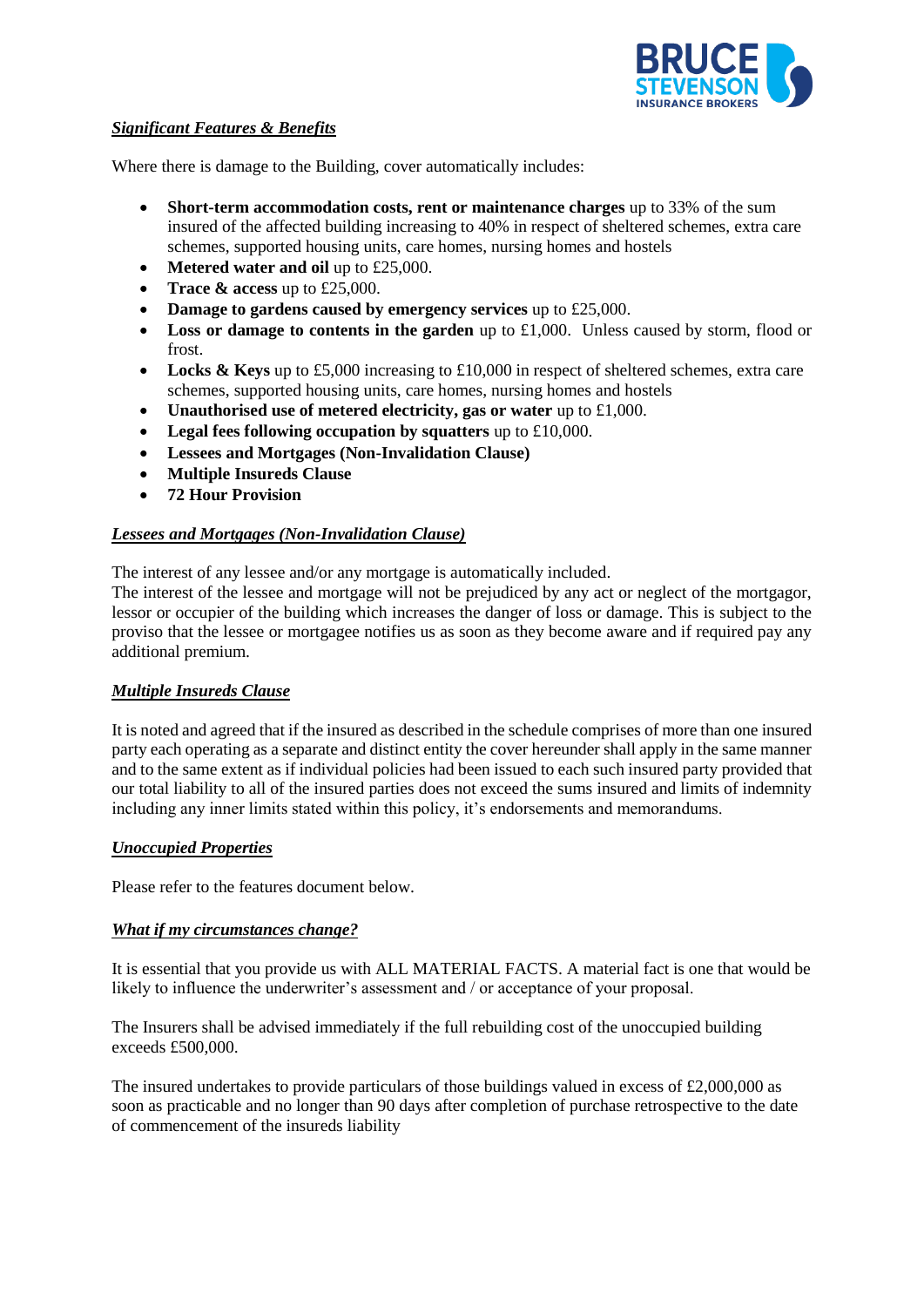

**Failure to disclose all material facts may result in the wrong terms being quoted, claim being rejected or claim settlement being reduced. In some circumstances your policy may become invalid.**

#### **If you have any doubts as to what should be notified, please contact your insurance intermediary immediately**.

#### *How would I make a claim?*

On the happening of an event which could give rise to a claim under this policy, you shall immediately notify the policyholder and/or their appointed insurance broker, Bruce Stevenson, with particulars and proofs as may be reasonably required. In the case of damage caused by riot, civil commotion, strikes, labour disturbances or malicious persons, the policyholder and Bruce Stevenson should be notified within 7 days of the event. For all other claims, notification should be made within 30 days of the event or such further time as we may allow.

Claims should be reported to: Claims Department at Bruce Stevenson Risk Management 76 Coburg Street Edinburgh Telephone number 0131 561 2423

#### *What if I am not happy and want to make a complaint?*

Unfortunately, mistakes can happen. If so, all you need to do is let us know, in writing, where you believe we may have gone wrong and we will aim to resolve the problem as soon as possible.

#### **Complaints Procedure:**

We aim to provide a first class service to you at all times.

If you have an enquiry or complaint arising from your policy, please contact:

Steven Young Dip CII Bruce Stevenson Risk Management 144 West George Street Glasgow G2 2HG

We will always confirm receipt of your complaint within five working days and our aim will be to resolve your problem within four weeks. If we are unable to resolve the problem within eight weeks, and if applicable to you, we will provide you with details of the Financial Ombudsman Service.

Should you wish to make a written complaint it should be forwarded to the UK General Manager at the Ocaso address shown on your policy documentation and in the General Conditions.

#### *Would I receive compensation if Ocaso were unable to meet its liabilities?*

In the unlikely event of Ocaso S.A. being unable to meet its financial obligations you may be entitled to compensation from the Financial Services Compensation Scheme. Further details can be provided upon request.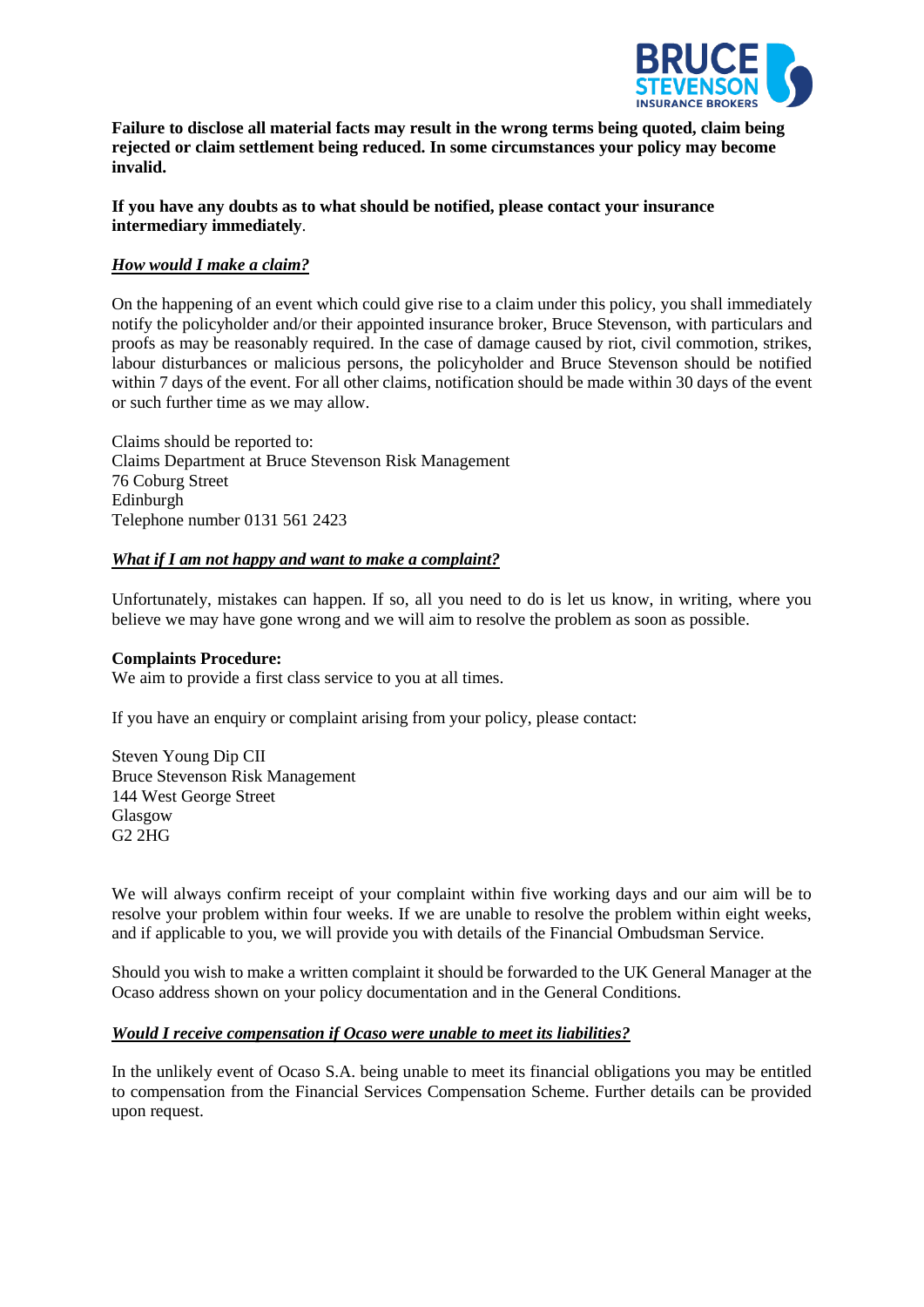

| <b>Feature</b>                                                                                                                                                                                                                        | <b>Significant Exclusions or Limitations</b>                                                                                                                                                                                                                                                                                                                                                                                                                                                                                                                                                                                  | <b>Policy Section</b> |
|---------------------------------------------------------------------------------------------------------------------------------------------------------------------------------------------------------------------------------------|-------------------------------------------------------------------------------------------------------------------------------------------------------------------------------------------------------------------------------------------------------------------------------------------------------------------------------------------------------------------------------------------------------------------------------------------------------------------------------------------------------------------------------------------------------------------------------------------------------------------------------|-----------------------|
| Riot, civil commotion, strike, labour or<br>political disturbances;                                                                                                                                                                   | Loss or damage not caused by a trespasser to the premises who has gained entry to or exit<br>from the Building by forcible or violent means.<br>The excess shown in your schedule, which is the amount you have to pay towards the cost of<br>each claim.                                                                                                                                                                                                                                                                                                                                                                     |                       |
| <b>Storm or Flood;</b><br>The basis of claims settlement for gates and fences is<br>restricted to indemnity. 10% of the replacement cost<br>will be deducted from each claim for each year of age of<br>the damaged items             | Damage caused by frost, subsidence, landslip or heave other than as covered under cause 9.<br>Damage caused to fences, gates and hedges unless the building is damaged by the same cause<br>and at the same time. Any costs or expenses incurred in removing trees or branches from the<br>site unless the buildings have been damaged by such trees or branches and the damage has<br>resulted from the operation of an insured cause. Damage to swimming pools, tennis courts,<br>drives, patios and terraces.<br>The excess shown in your schedule, which is the amount you have to pay towards the cost of<br>each claim. | 6                     |
| <b>Escape of Water or Oil;</b><br>Freezing water in fixed water or fixed heating systems.<br>Water escaping from washing machines, dishwashers,<br>fixed water or fixed heating systems. Oil escaping from<br>a fixed heating system. | Damage to the appliance or system which the water or oil escapes from unless caused by<br>freezing. Damage caused by gradual deterioration, gradual emission corrosion, rusting and wear<br>and tear. Damage caused by faulty workmanship<br>The excess shown in your schedule, which is the amount you have to pay towards the cost of<br>each claim.                                                                                                                                                                                                                                                                        |                       |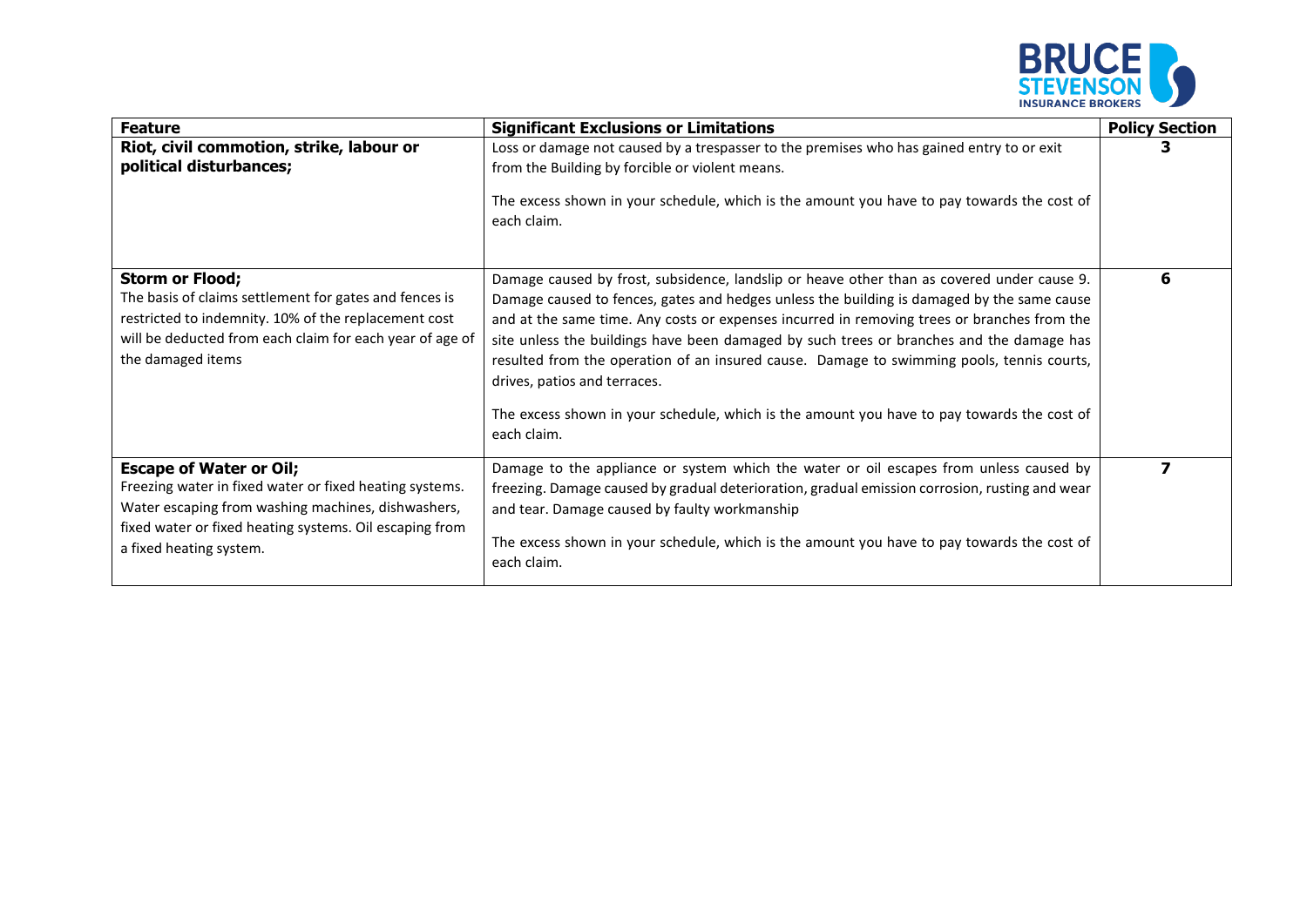

| <b>Subsidence;</b><br>Subsidence or heave of the land on which the buildings<br>stand, or of land belonging to the buildings, or landslip.                                                                                                                                                                                                                                                                                                                                                                                                                                                                                         | The subsidence, heave or landslip excess shown in your schedule.<br>Damage to patios, drives, terraces, footpaths, tennis courts, swimming pools, walls, fences,<br>gates and hedges unless the buildings are damaged by the same cause and at the same time.<br>Damage to solid floors, or damage caused because solid floors have moved, unless the<br>foundations of the outside walls of the buildings are damaged by the same cause and at the<br>same time. Damage caused by new structures bedding down or newly made-up ground settling.<br>Damage caused by the coast or a river bank being worn away. Damage caused by or from the<br>buildings being demolished, altered or repaired. Damage caused by or from faulty workmanship,<br>design or materials. Damage caused by chemicals reacting with any materials which the<br>buildings are built from. The excess shown in your schedule, which is the amount you have to<br>pay towards the cost of each claim. | 9  |
|------------------------------------------------------------------------------------------------------------------------------------------------------------------------------------------------------------------------------------------------------------------------------------------------------------------------------------------------------------------------------------------------------------------------------------------------------------------------------------------------------------------------------------------------------------------------------------------------------------------------------------|-------------------------------------------------------------------------------------------------------------------------------------------------------------------------------------------------------------------------------------------------------------------------------------------------------------------------------------------------------------------------------------------------------------------------------------------------------------------------------------------------------------------------------------------------------------------------------------------------------------------------------------------------------------------------------------------------------------------------------------------------------------------------------------------------------------------------------------------------------------------------------------------------------------------------------------------------------------------------------|----|
| Short-term accommodation costs, rent or<br>maintenance charges;<br>Covers the reasonable cost of accommodation in kennels<br>and/or catteries for dogs and/or cats belonging to any<br>owner, lessee or tenant in residence, where such pets<br>are not permitted in any alternative accommodation.<br>The reasonable costs for temporary storage of furniture.<br>Anticipated rent in respect of buildings damaged in the<br>course of construction by any cause which would have<br>been insured following completion and handover. This<br>applies if the property cannot be lived in due to damage<br>caused by sections 1-15. | Any costs the tenant should pay once the buildings can be lived in again.<br>Any costs you agree to pay without our written permission. Any amount in excess of 33% of the<br>sum insured of the affected building increasing to 40% in respect of sheltered schemes, extra<br>care schemes, supported housing units, care homes, nursing homes and hostels<br>The excess shown in your schedule, which is the amount you have to pay towards the cost of<br>each claim.                                                                                                                                                                                                                                                                                                                                                                                                                                                                                                      | 16 |
| <b>Metered water and oil;</b><br>a) Loss of metered water in the buildings following<br>damage by causes by causes 1-15.<br>b) The cost of oil lost from the domestic heating<br>installation following damage to any part of the domestic<br>heating installation by causes 1-15.                                                                                                                                                                                                                                                                                                                                                 | The most we will pay for any one claim is £25,000.<br>The excess shown in your schedule, which is the amount you have to pay towards the cost of<br>each claim.                                                                                                                                                                                                                                                                                                                                                                                                                                                                                                                                                                                                                                                                                                                                                                                                               | 17 |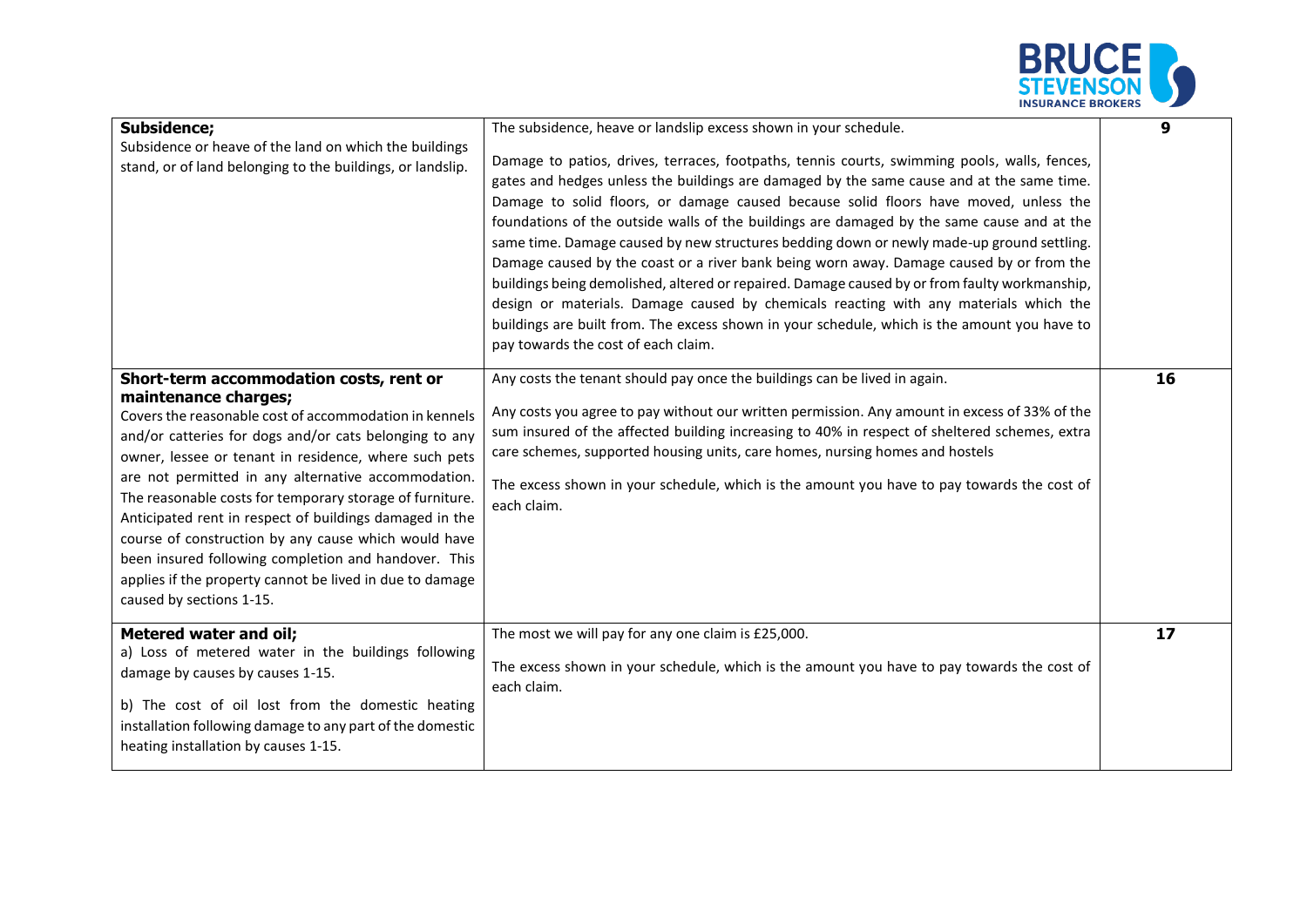

| <b>Trace &amp; Access;</b><br>We will pay the costs and expenses you pay with our<br>permission to find the source of any damage caused by<br>escape of water or accidental damage to underground<br>services and to then repair the buildings.                                                                                                            | The most we will pay for any one claim is £25,000.<br>The excess shown in your schedule, which is the amount you have to pay towards the cost of<br>each claim.                                                                                                                                                                                                                                                                          | 18 |
|------------------------------------------------------------------------------------------------------------------------------------------------------------------------------------------------------------------------------------------------------------------------------------------------------------------------------------------------------------|------------------------------------------------------------------------------------------------------------------------------------------------------------------------------------------------------------------------------------------------------------------------------------------------------------------------------------------------------------------------------------------------------------------------------------------|----|
| Contents temporarily away from the<br>buildings;<br>Loss or damage caused by any of the covers 1 to 11 of<br>this section while they are temporarily;<br>a) in a bank, safe deposit or occupied<br>private house or in any other building<br>within the British Isles; or<br>b) elsewhere in the British Isles.                                            | Loss or damage caused by theft or attempted theft unless force and violence is used<br>$\bullet$<br>to get into or out of a building.<br>Loss or damage while the contents are in storage.<br>$\bullet$<br>Money.<br>$\bullet$<br>Loss or damage caused by storm, flood or frost to contents not in a building<br>$\bullet$<br>The excess shown in your schedule, which is the amount you have to pay towards the cost of<br>each claim. | 20 |
| Locks & keys;<br>If you lose the keys to the inside or outside doors of the<br>buildings or to safes or alarms in the buildings or they are<br>stolen, or there is accidental<br>damage to the locks of the outside doors, safes or<br>alarms, we will either pay the cost of;<br>- changing parts of the locks; or<br>- replacing the locks if we choose. | The most we will pay for any one claim is £5,000 increasing to £10,000 in respect of sheltered<br>schemes, extra care schemes, supported housing units, care homes, nursing homes and hostels<br>The excess shown in your schedule, which is the amount you have to pay towards the cost of<br>each claim.                                                                                                                               | 23 |
| Legal fees following occupation by squatters;<br>We will pay legal fees, incurred with our<br>permission, which are necessary to repossess the<br>building following occupation by squatters.                                                                                                                                                              | The most we will pay for any one claim is £10,000.<br>The excess shown in your schedule, which is the amount you have to pay towards the cost of<br>each claim.                                                                                                                                                                                                                                                                          | 27 |